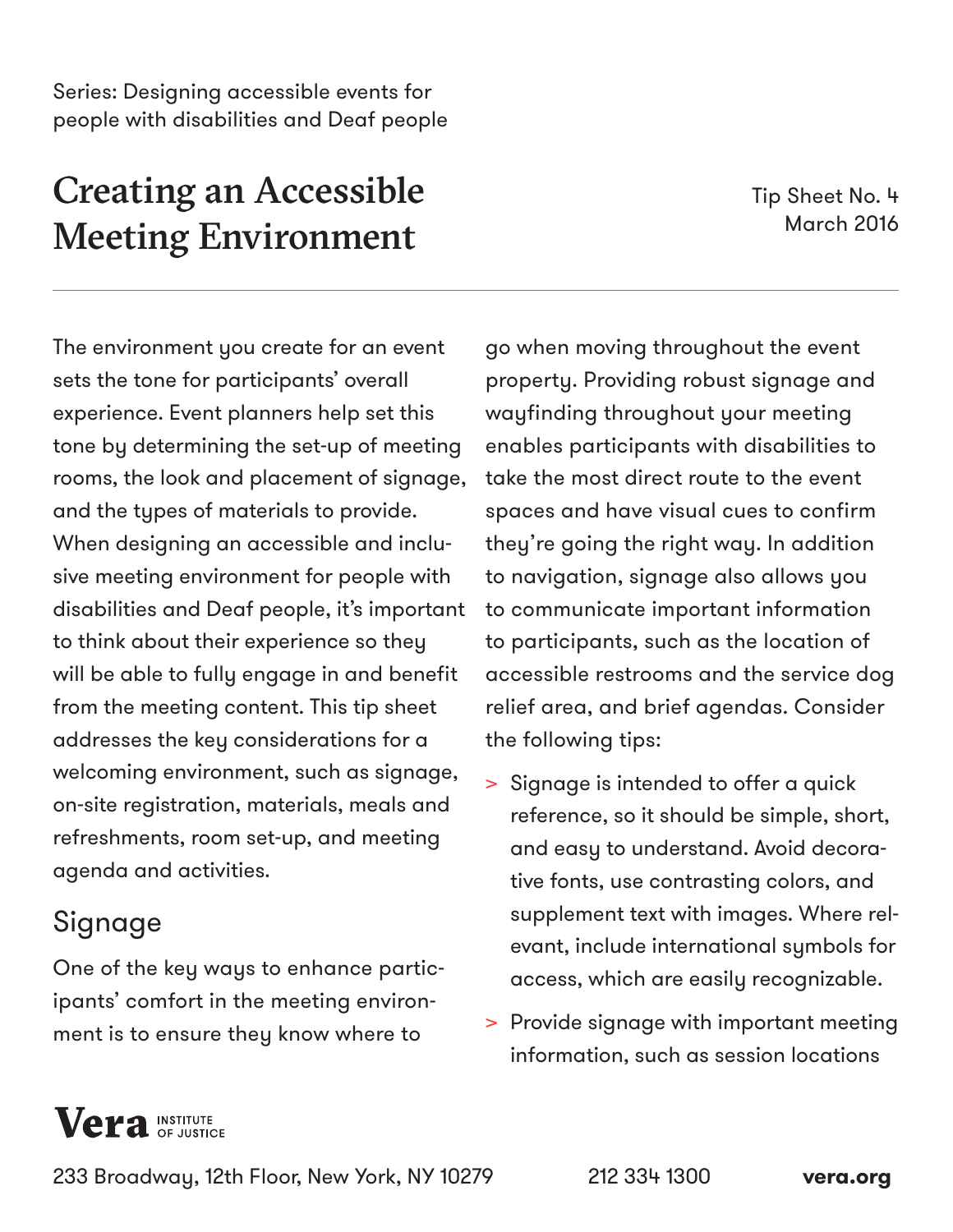#### **Federal legal requirements: the Americans with Disabilities Act (ADA)**

Title III of the Americans with Disabilities Act (ADA) requires any business or organization to make all of their services available to people with disabilities. Title III also requires public and private entities to provide appropriate auxiliary aids and services where necessary to ensure people with speech, hearing, and

vision disabilities understand what is said or written and can communicate effectively.

Section 504 of the Rehabilitation Act prohibits organizations receiving federal funding from excluding or denying individuals with disabilities an equal opportunity to receive program benefits and services.



The larger your venue, the more signage you will need. For events at large venues consider turning the hotel's floor plan into a sign for easy navigation.

and start and end times, so that meeting participants are not required to carry meeting materials throughout the event, which can be cumbersome.

> Place signage in the hotel lobby to serve as a visual indicator that people have arrived at the correct location, and to indicate where to find registration and meeting rooms. Place additional signage at all decision points,

such as near elevators and at corners to confirm for people that they're moving in the right direction.

> Ensure that signs do not protrude into pathways and create obstructions or trip hazards.

## On-site registration

On-site registration is likely the first in-person interaction participants will have with event staff and can set the tone for the rest of the event. Use the following tips to demonstrate your commitment to access at this critical juncture:

> One of the most important ways to make participants with disabilities feel welcome at your event is for the staff greeting them to be knowledgeable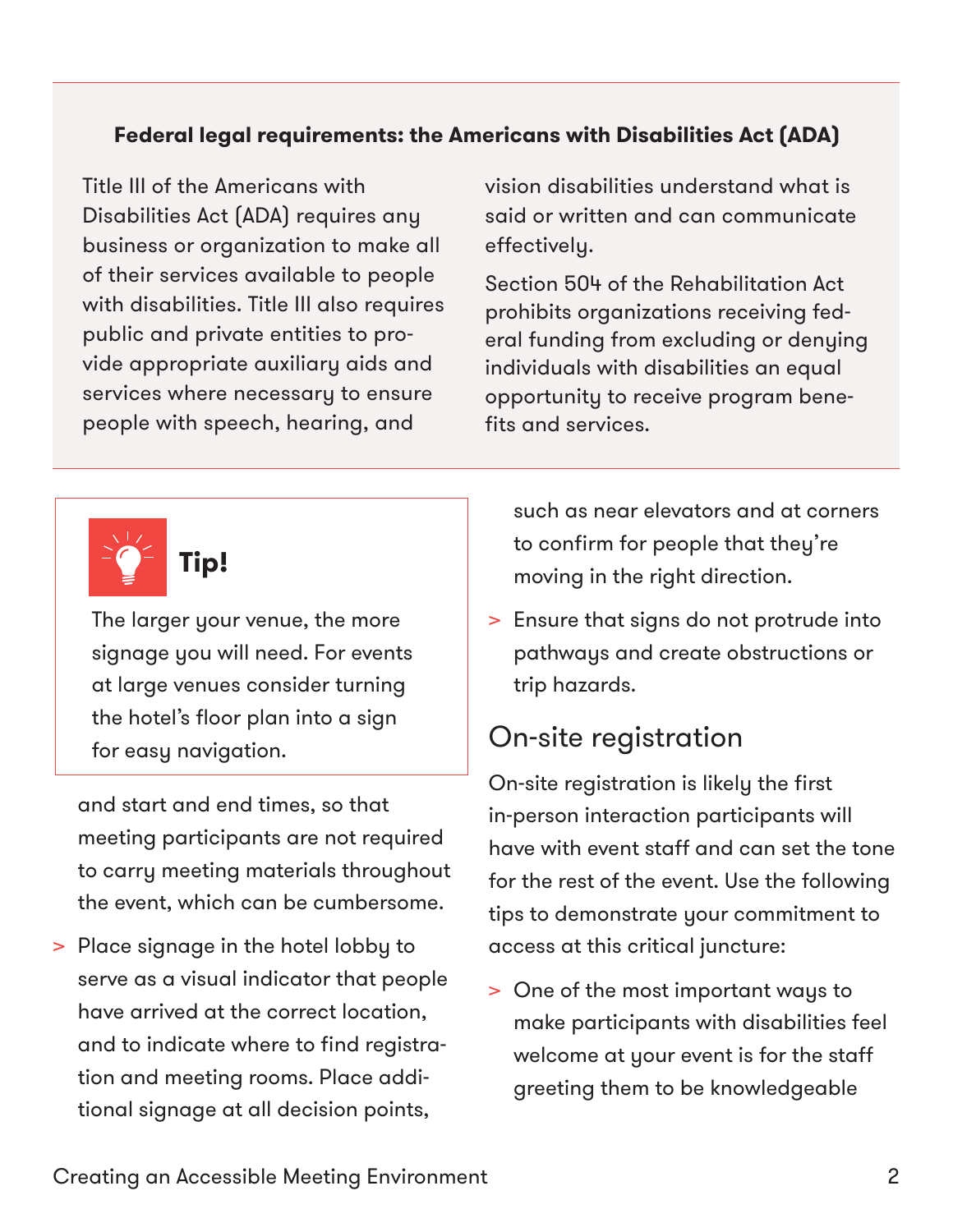about working with people with disabilities and Deaf people. If staff is not accustomed to working with people with disabilities and Deaf people, provide them with training on disability etiquette and Deaf culture, such as using people-first language.

> Schedule an adequate number of staff to be available during registration in case any participants need additional assistance.



People-first language puts the person **before** the disability, and describes what a person has, not who a person is. For example, "a person with or who has a disability" is preferable to "a disabled person."

> If Deaf participants have registered for the event, have interpreters available during registration. In the event that interpreters are busy working with other Deaf participants, be sure to have pen and paper available at the registration desk so that staff can communicate with a Deaf participant while waiting for the interpreters to become available.

- > If people who are blind or have low vision will be attending your meeting, ensure that staff know to review materials out loud, describe the surroundings, and offer to help participants to the room.
- > Prepare to connect participants with any accommodations they requested during online registration. The process you use to check people into the event should indicate any accommodation requests, and staff should know how to meet those requests. For example, a staff member should know if an attendee has requested materials in large print and have those materials already available when that person arrives.
- > Ensure that staff at registration are aware of important access features, such as the location of accessible restrooms and the service dog relief areas, and any areas in the building that may have mobility barriers.

## Meeting materials

It's likely you will be distributing meeting materials during on-site registration and at other times throughout the event. Some meeting materials cover important information about the event, such as an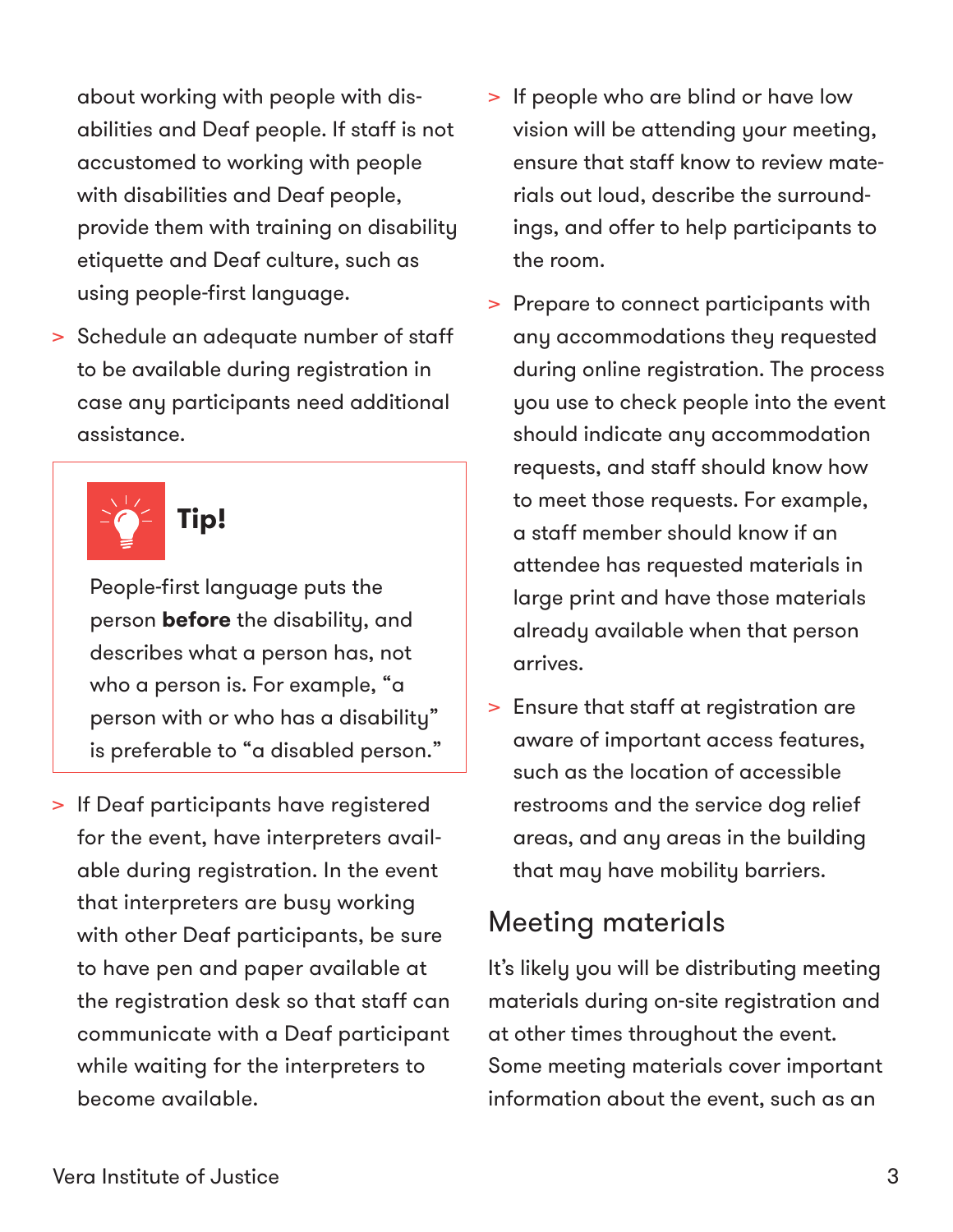agenda and workshop descriptions. Other materials are designed to supplement the content areas being explored. To ensure these materials are useful to all participants, design them to be fully accessible and available in alternative formats.

- > Consider strength and mobility variations when deciding how to provide the materials. For example, binders can be difficult to open for people with limited mobility.
- > Design printed materials with a sansserif font in a size no smaller than 14 point and use contrasting colors to make them accessible to the widest range of participants, including those with low vision.
- > During online registration, you will ask people if they need materials in alternative formats, such as an electronic text file or hard copy of materials to be available on site, materials in Braille, and materials in fonts larger than 14 point. Be sure to have the requested alternate formats available at the registration desk.
- > Include information in the event program about local resources available to attendees with disabilities, such as accessible transportation and where to find medical devices.

> Include meeting guidelines in the program that promote an accessible and inclusive environment, such as encouraging participants to use people-first language, always using a microphone when available, and pushing their chairs under the table when they leave the room to allow adequate pathways for people using mobility devices.

## Meals and refreshments

If you will be providing food and refreshments at your event, there are a number of considerations about how to make dining accessible, outlined below:

- > Buffets often create access barriers for people with disabilities affecting mobility or dexterity, so plated meals are preferable for lunch and dinner.
- > If you'll be offering plated meals, be sure to ask about dietary restrictions and requirements during online registration, including the need for pre-cut meals.
- > For continental breakfast, coffee service, and light snacks, make sure nothing is on risers and do not stack cups more than two high.
- > Provide room on the table for people to rest their plates while serving themselves.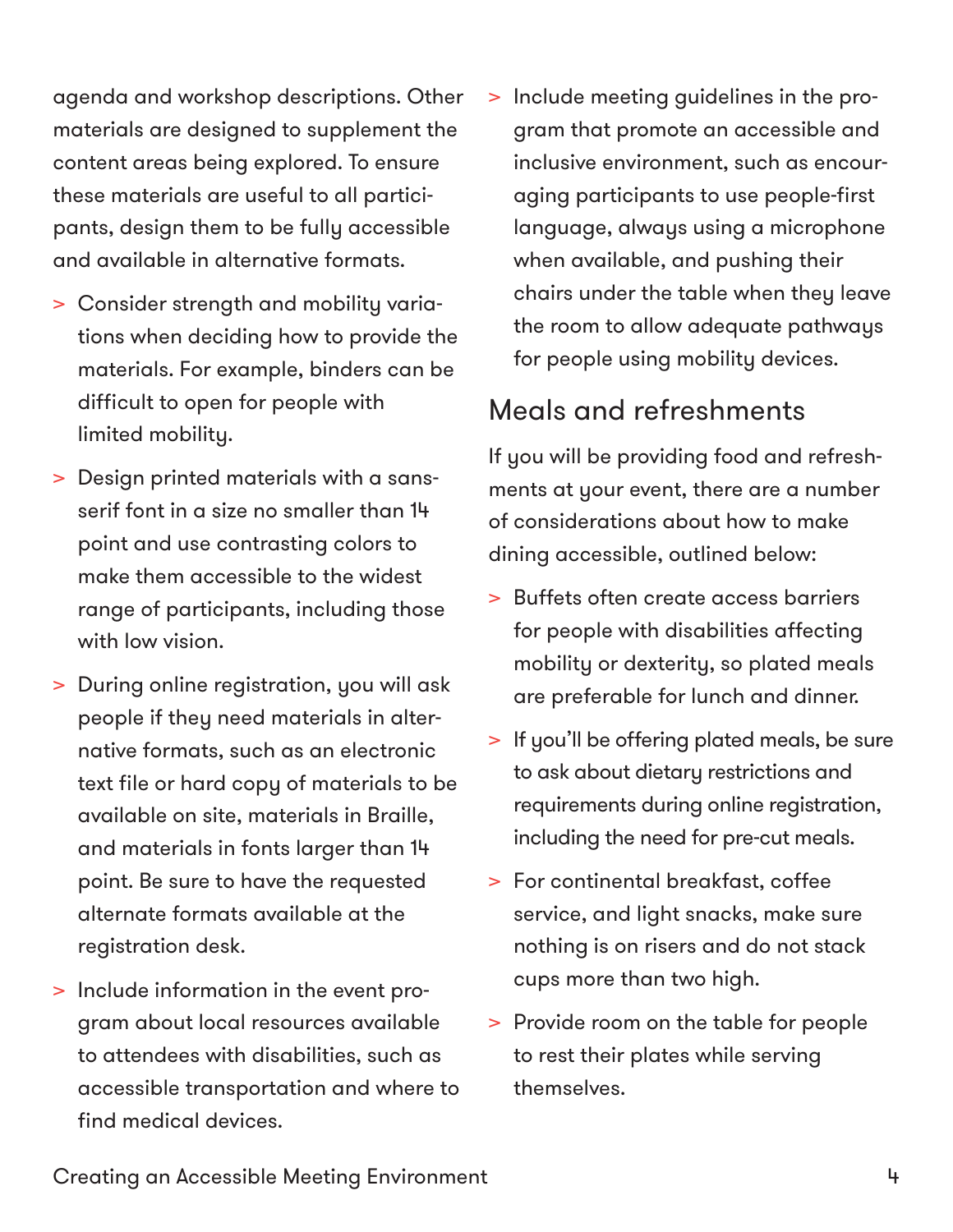- > Avoid heavy containers for serving beverages and ensure everything is within reach of the edge of the table.
- > Make bendable straws available for people with limited mobility.
- > Have staff available to assist any participant, if needed.

## Room configuration

A number of factors contribute to how a meeting room will be set up. One is the size of the space relative to the number of participants. Another is the type of learning environment you want to create. For example, do you want participants to be able to interact and network with others at their table? Or is the style of presentation more conducive to having all participants face the presenter? When creating accessible and inclusive events,

there are additional factors to consider. For example, for people who are hard of hearing, they may need the option to sit anywhere in the room where the sound is most clear. If a person has a disability that impacts her or his dexterity, she or he may require a hard surface to write on. For this reason, it's critical to set up the room in a way that allows for flexibility of use so people with disabilities or Deaf people can determine where and with whom to sit to optimize their learning and networking.

For all event areas, ensure 36-inch pathways between all obstacles to allow adequate room for people who use mobility devices, such as wheelchairs, and provide at least some tables to allow for a hard writing surface for those who require it. Additional layout considerations, outlined below, are affected by the size of the

#### **Room size**

Venues generally attempt to fit as many people as possible into a meeting space and provide estimates that do not account for people with disabilities. For this reason, you should secure a meeting space that, according to the venue, can accommodate 30 percent more people than you

anticipate attending. For example, if you're planning an event with 100 participants, tell the venue you need space that can seat 130 people. This will generally allow for adequate aisle ways for wheelchair access and an accessible room set-up.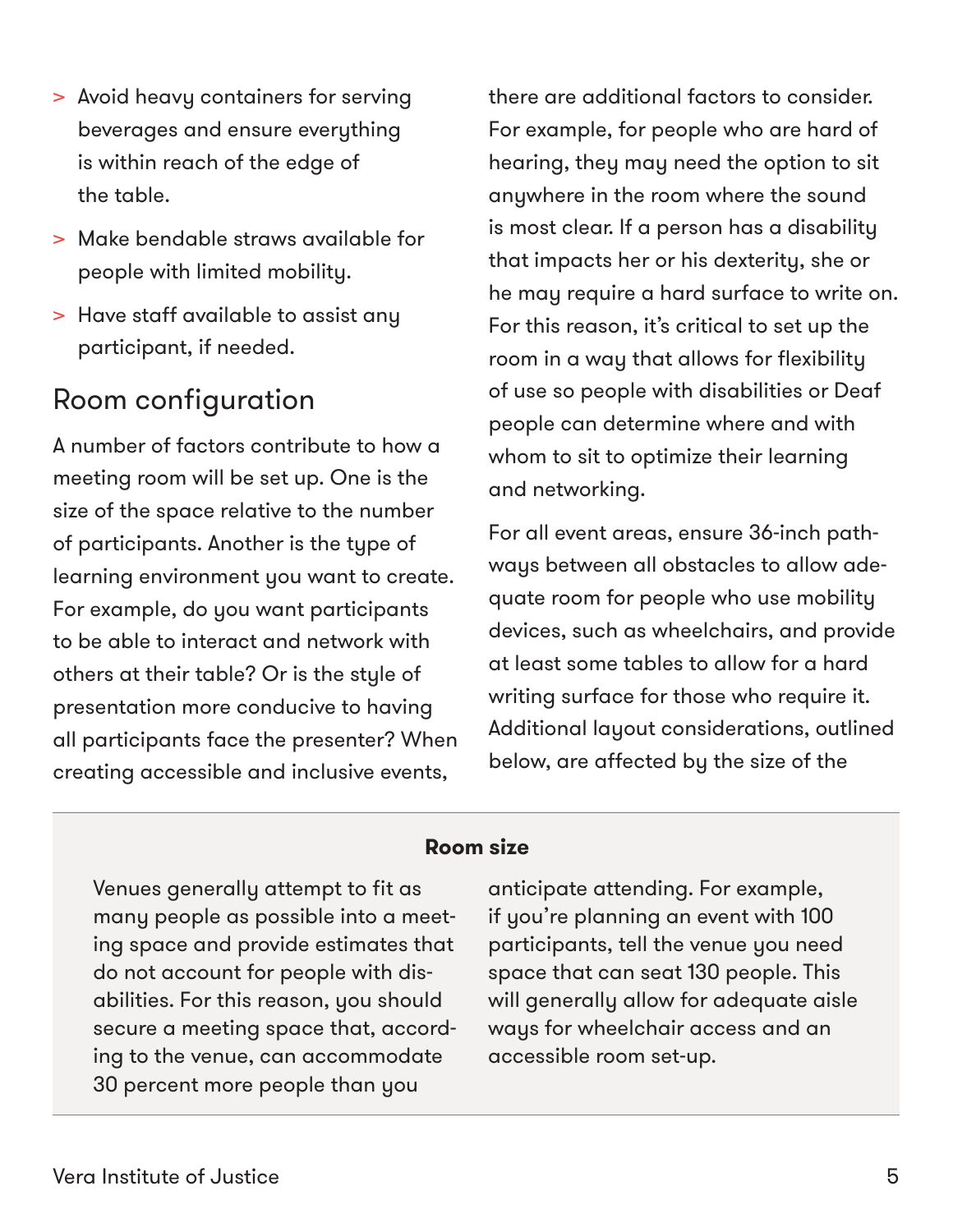room and can look significantly different in plenary and breakout sessions.

#### **Plenary sessions**

- > Many organizations use round tables in their plenary sessions to allow for networking and discussion among participants at their tables. Generally, event venues attempt to fit as many people as possible around a table, but doing so creates access barriers. For an 8-foot table, request that no more than 10 chairs be placed around the table. For a six-foot table, no more than eight chairs should be used.
- > For larger meeting spaces, you will likely need a stage to ensure clear lines of sight among participants, presenters, and interpreters. Stages must have an ADA-compliant ramp with handrails, be at least 36 inches wide, and have a slope of one foot per inch

**Tip!**

Your contract with a venue should include language that requires all your function space to have 36-inch aisle ways between tables and all obstructions.

(for example a stage that is 12 inches high will require a 12-foot ramp).

- > If presenters will be using visuals, such as PowerPoint presentations, you may need two separate screens to allow for a clear line of sight in a large room.
- > Because of the size of the room, it's critical to use microphones during plenary sessions so that participants and interpreters are able to hear the presenter and questions or comments from other attendees. Ensure the audiovisual cart doesn't impede access.

#### **Breakout sessions**

- > Because breakout sessions are generally held in smaller rooms, the room style must be different than a plenary session layout to maintain access.
- > It's difficult to set up smaller rooms with round tables, so meeting planners will often opt for classroom style, which allows each participant a hard surface on which to write. However, it can also be difficult to maintain 36-inch aisle ways with this style of seating.
- > If classroom style isn't possible, theater style allows you to create more space in the room. If you select this style of seating, provide at least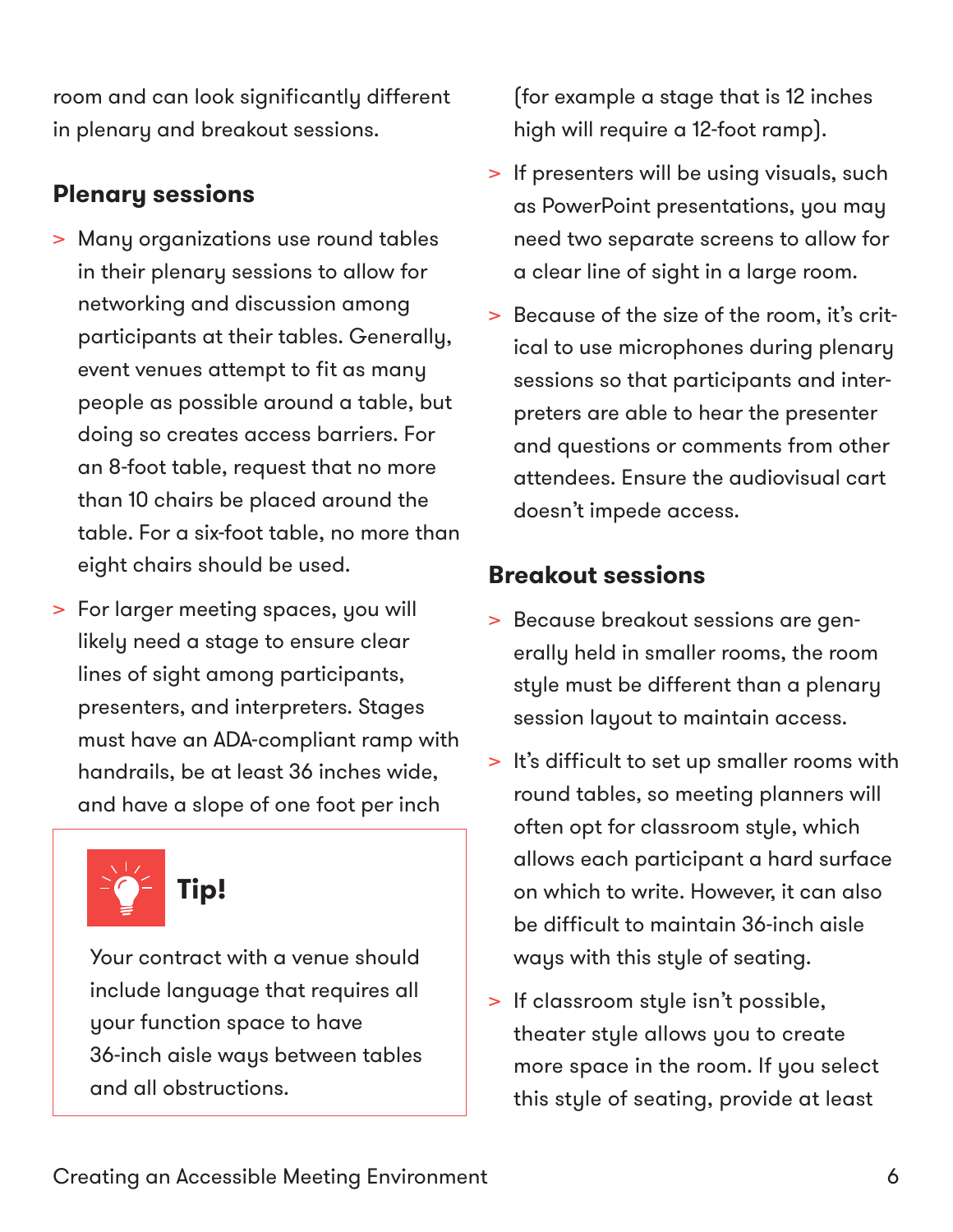one row of tables to allow for a hard writing surface.

> It may be necessary to use microphones in smaller breakout rooms if the acoustics are bad or if someone indicated on their registration form that they use an assistive listening device.

### **Confirming your event configuration**

Once determined, your preferred set-up and access considerations should be reflected in the hotel contract. Include set-up instructions and access considerations in the audiovisual and room set-up list you send to the hotel. Ensure that preferred set-up and access considerations are reflected in the banquet event orders (commonly referred to as BEOs). The night before the event, visually check for the presence of an ADA-compliant ramp and stage and other layout considerations. Make sure all cords are taped down to minimize trip hazards. Confirm that there are no items blocking anyone's line of sight and move obstructions out of the way. Doing this the evening before the event allows time to solve with the hotel any issues that may arise and reconfigure the room, if necessary.

## Agenda

When creating the agenda, event organizers determine the event schedule and learning activities to be used during presentations, both of which affect the learning experience of participants with disabilities and Deaf attendees.

### **Event schedule**

- > People with disabilities may have morning routines to prepare for the day, including working with a personal care attendant, managing medication, and physical therapy. Because it can be difficult for people with disabilities to adjust their morning schedule, meeting planners should establish a start time that works for the widest array of participants, generally no earlier than 9 a.m.
- > Because participants may rely on similar routines throughout and at the end of the day, it's important to closely follow the established event schedule and begin and end the day as you previously indicated.
- > The length of the meeting is also an access consideration for some people with disabilities. For example, Deaf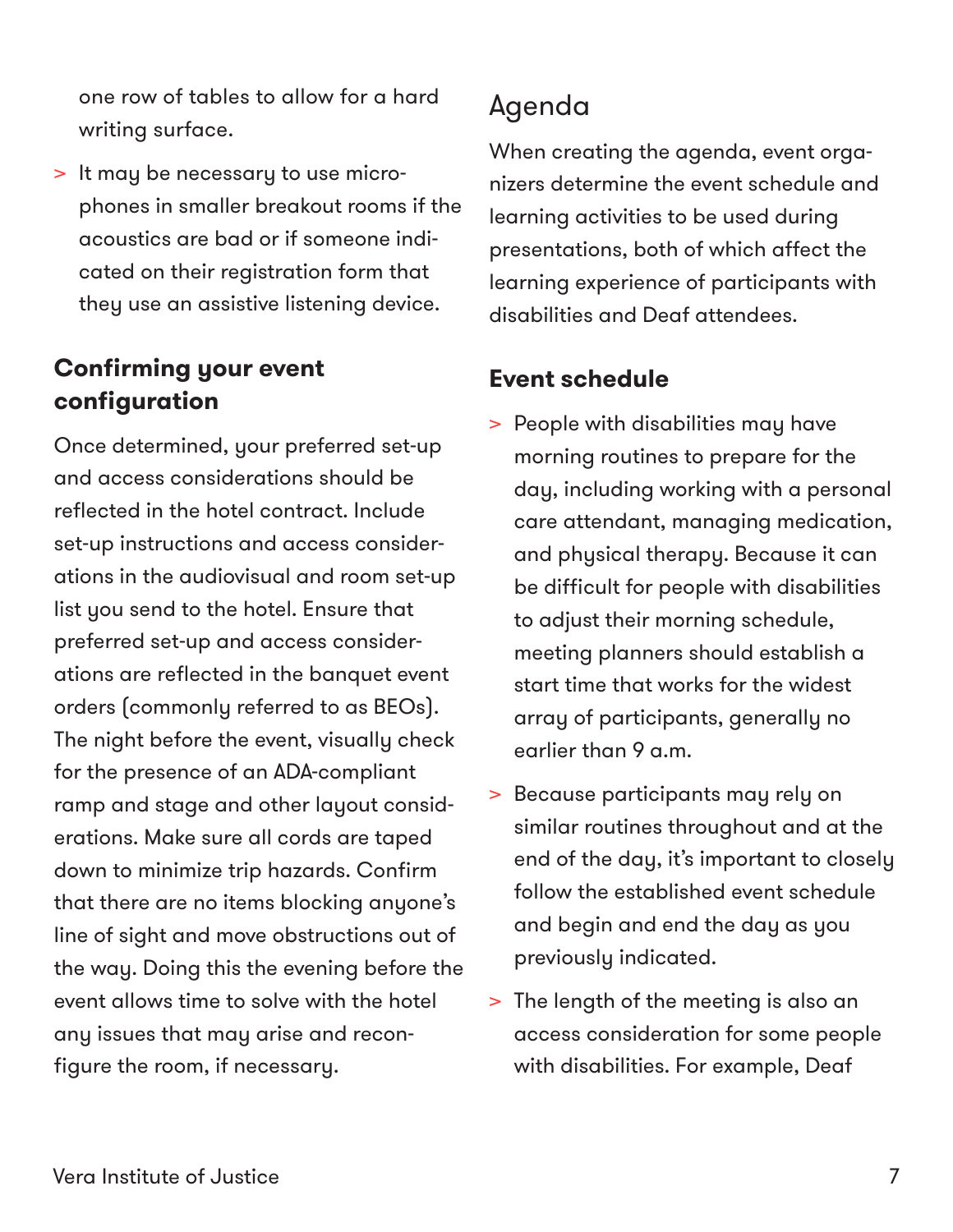

If your venue is large or your meeting space is spread out across multiple floors, allow for longer breaks for participants to have down time and to be able to get to where they need to go.

participants, who rely on interpreters to participate in the meeting, must concentrate harder and may experience eyestrain.

> Providing longer breaks, ranging from 15 to 30 minutes depending on the size of the meeting, is also important. People with limited mobility may need additional time to tend to their personal needs, such as using the restroom, getting refreshments, and finding a quiet space to make urgent

calls. If breaks are shorter, people with disabilities may arrive after the meeting has started or resumed, because they didn't have sufficient time to attend to these needs.

#### **Interactive activities**

An optimal learning environment generally includes a variety of activities to engage participants' different learning styles. It's important to consider the barriers that such activities could create for people with disabilities. Activities that rely on visual or audio cues, dexterity, or physical movement will likely need to be altered to ensure access. If presenters from other organizations are responsible for any of the meeting content, it's the role of the host organization to work with those presenters to ensure they're addressing the possible access needs of participants.